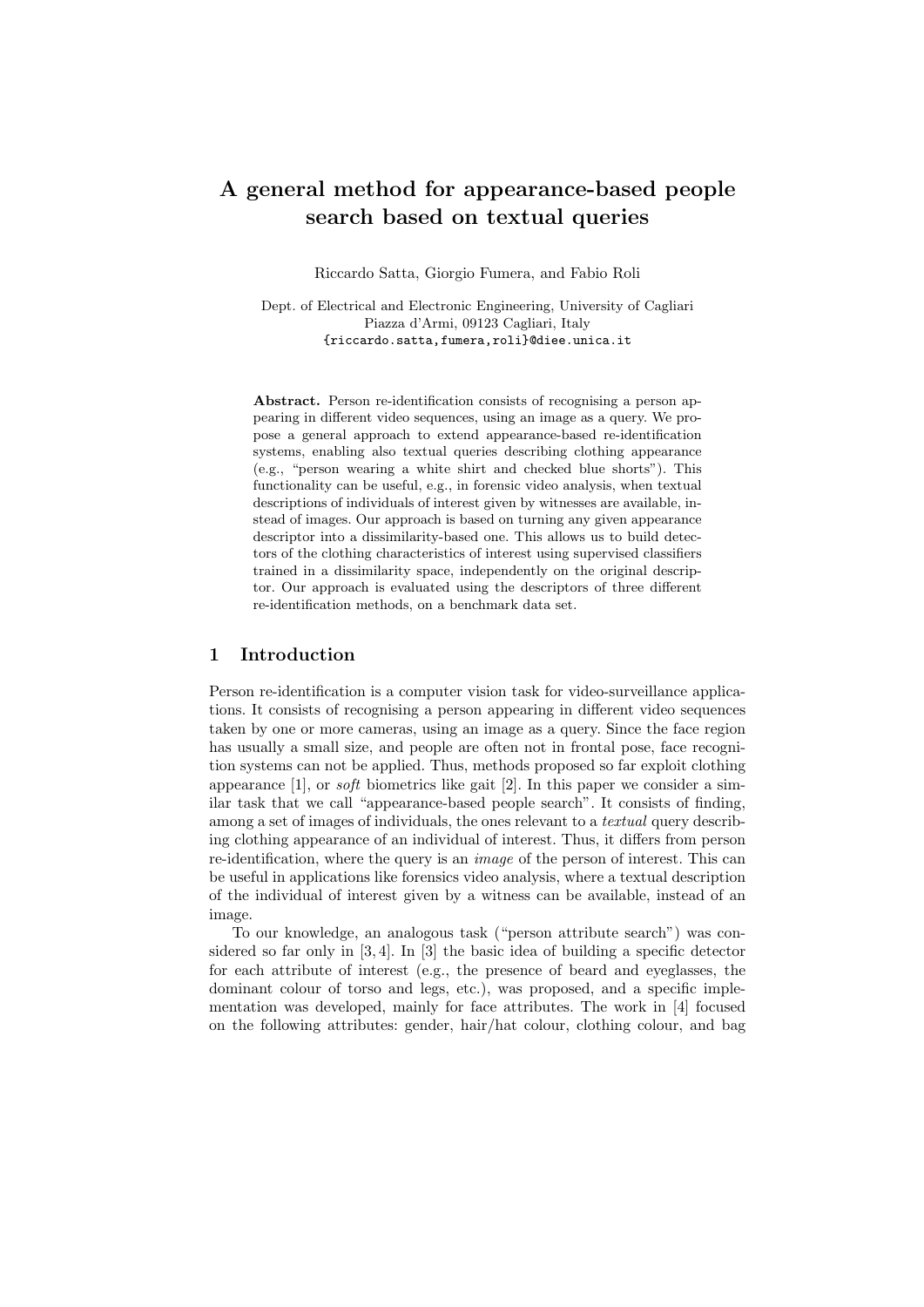#### 2 Riccardo Satta, Giorgio Fumera and Fabio Roli

(if any) position and colour, and a generative model was proposed to build the corresponding descriptors. Both works considered only torso and legs colour as clothing appearance attributes.

In this work, we propose instead a general approach to extend appearancebased person re-identification systems, exploiting the same descriptors of clothing appearance to enable also the people search functionality based on a textual query. Our approach relies on dissimilarity-based descriptors, which can be obtained using the Multiple Component Dissimilarity (MCD) framework of [5] from any appearance descriptor that uses a body part subdivision and a multiple instance representation. Such kind of descriptors is used in most of the current re-identification methods. In [5], MCD dissimilarity descriptors were exploited to speed up the task of person re-identification. In this paper we show that they can also be exploited to implement the appearance-based people search task. In this context, the advantage of dissimilarity descriptors is that they allow one to build detectors of the attributes of interest (e.g., the presence of a colour in the torso) using supervised classifiers, without requiring techniques tailored to the specific, original descriptors, as in the approaches of  $[3, 4]$ .

The MCD framework is summarised in Sect. 2. Our approach to implement people search is described in Sect. 3, and is experimentally evaluated in Sect. 4 on a benchmark data set for person re-identification.

## 2 MCD-based appearance descriptors

The descriptors used by most appearance-based re-identification methods (1) subdivide human body into parts, and (2) represent each body part as a bag of low-level local features (e.g., random patches, or SIFT points) [6]. In [5] it was shown that any such descriptor can be turned into a dissimilarity one, which consists of a vector of dissimilarity values to a predefined set of visual prototypes. The aim of the MCD framework was to reduce processing time for real-time applications. In Sect. 3 we will show how MCD can also be exploited for the people search task. Here we summarise the procedure for building MCD descriptors.

A generic appearance descriptor **I** of an individual is a sequence  $\{I_m\}_{m=1}^M$ of sets of "components", each one associated to one of the  $M \geq 1$  body parts. Each  $I_m$  is a bag of local feature vectors  $\{\mathbf{i}_m^k\}_{k=1}^{n_m}$ .

Let  $\mathcal I$  be a *gallery* of appearance descriptors (see Fig. 1-a). To represent them in a dissimilarity space [7], a set of "visual" prototypes  $\mathbf{P}_m = \{P_{m,p}\}_{p=1}^{N_m}$ , is first constructed for each body part. Prototypes correspond to low-level visual characteristics (e.g., a certain distribution of colours) shared by several descriptors of *I*. Then, for each  $I \in I$ , a dissimilarity descriptor  $i^D$  is created, as a vector of dissimilarity values between each  $I_m \in \mathbf{I}$ , and the corresponding prototypes  $\mathbf{P}_m$ . Note that, contrary to the original dissimilarity-based approach [7], in MCD prototypes are representative of local components of a given body part, instead of the whole part.

Prototypes are created as follows [5] (see Fig. 1-b, c). For each body part  $m=1,\ldots,M$ :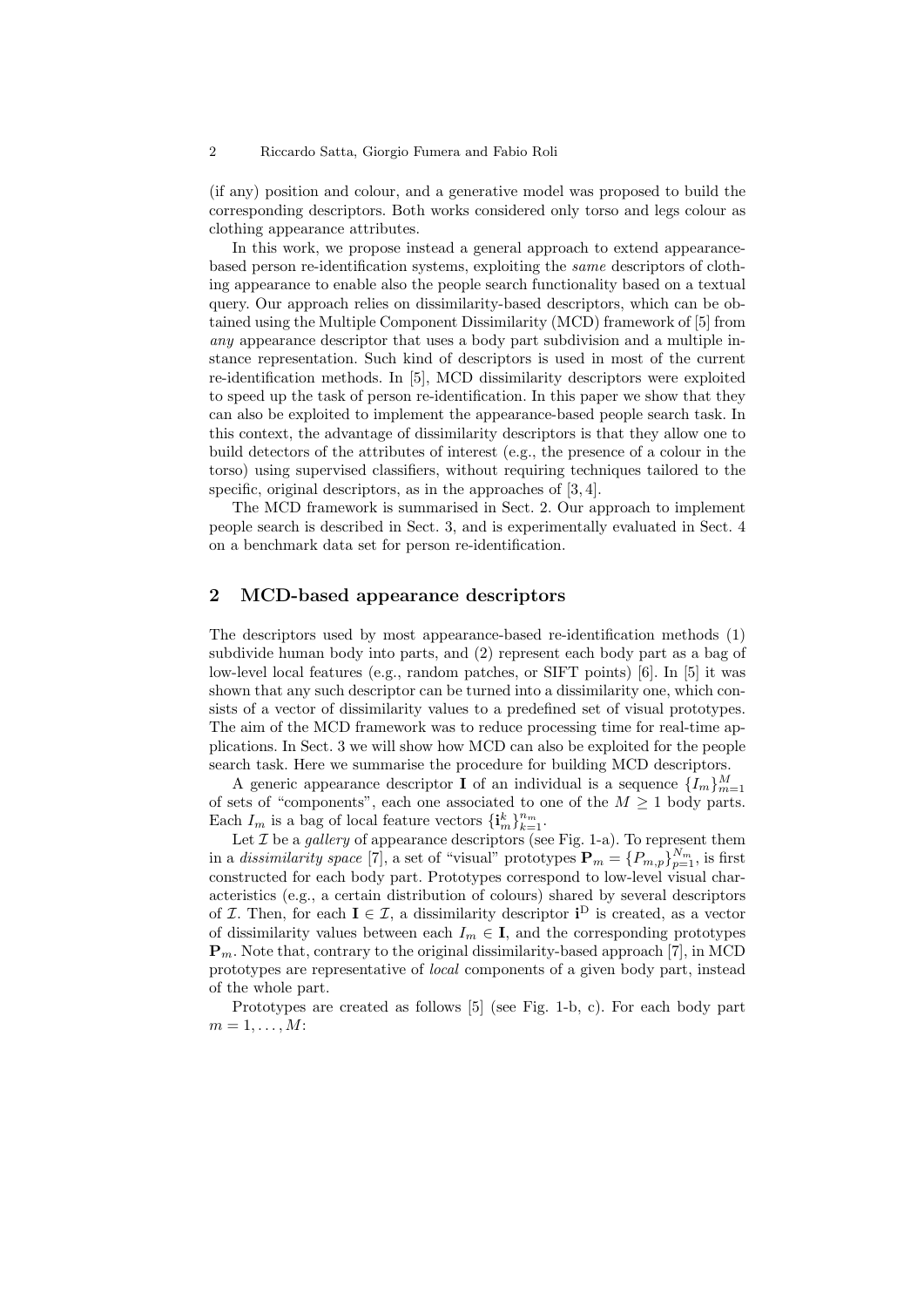

Fig. 1. Outline of the MCD framework (taken from [5]). In this example, two body parts are considered, upper (green) and lower (red) body. (a) Representation of three individuals as sets of components, shown as coloured dots. (b-c) Prototype creation: all the components of the same part are (b) merged, and (c) clustered.

- 1. Merge the feature vectors of the m-th part of each  $I \in \mathcal{I}$  into a set  $X_m =$  $\bigcup_{j=1}^N I_{j,m};$
- 2. Cluster the set  $X_m$  into a set  $\mathbf{P}_m$  of  $N_m$  clusters,  $\mathbf{P}_m = \{P_{m,1}, \ldots, P_{m,N_m}\}.$ Take each cluster as a prototype for the m-th body part.

Each prototype is a set of visually similar image components, which can belong to different individuals. In turn, each original descriptor I consists of a set of components for each body part. Thus, to create a dissimilarity vector from I, dissimilarities can be evaluated via a distance measure between sets. In [5] the k-th Hausdorff Distance was used, due to its robustness to outliers.

#### 3 A general method for appearance-based people search

We now present a simple and general approach to implement appearance-based people search based on MCD, by extending any re-identification method that uses a multiple part and multiple component representation of clothing appearance. The use of dissimilarity descriptors allows us to define detectors *indepen*dently of the specific body part subdivision and local features used. Previous works required instead the definition of ad-hoc detectors for a given descriptor [3], or focused on a specific kind of descriptor [4]. Our intuition is that the clothing characteristics that can be detected by a given appearance descriptor, according to its low-level features and part subdivision (e.g., "red shirt"), may be encoded by one or more visual prototypes. For example, the rectangular image patches in Fig. 2 are sample components of 10 prototypes, extracted from the upper body parts of individuals taken from the data set of Sect. 4, using the MCD implementation of [5]. Intuitively, descriptors of people wearing a red shirt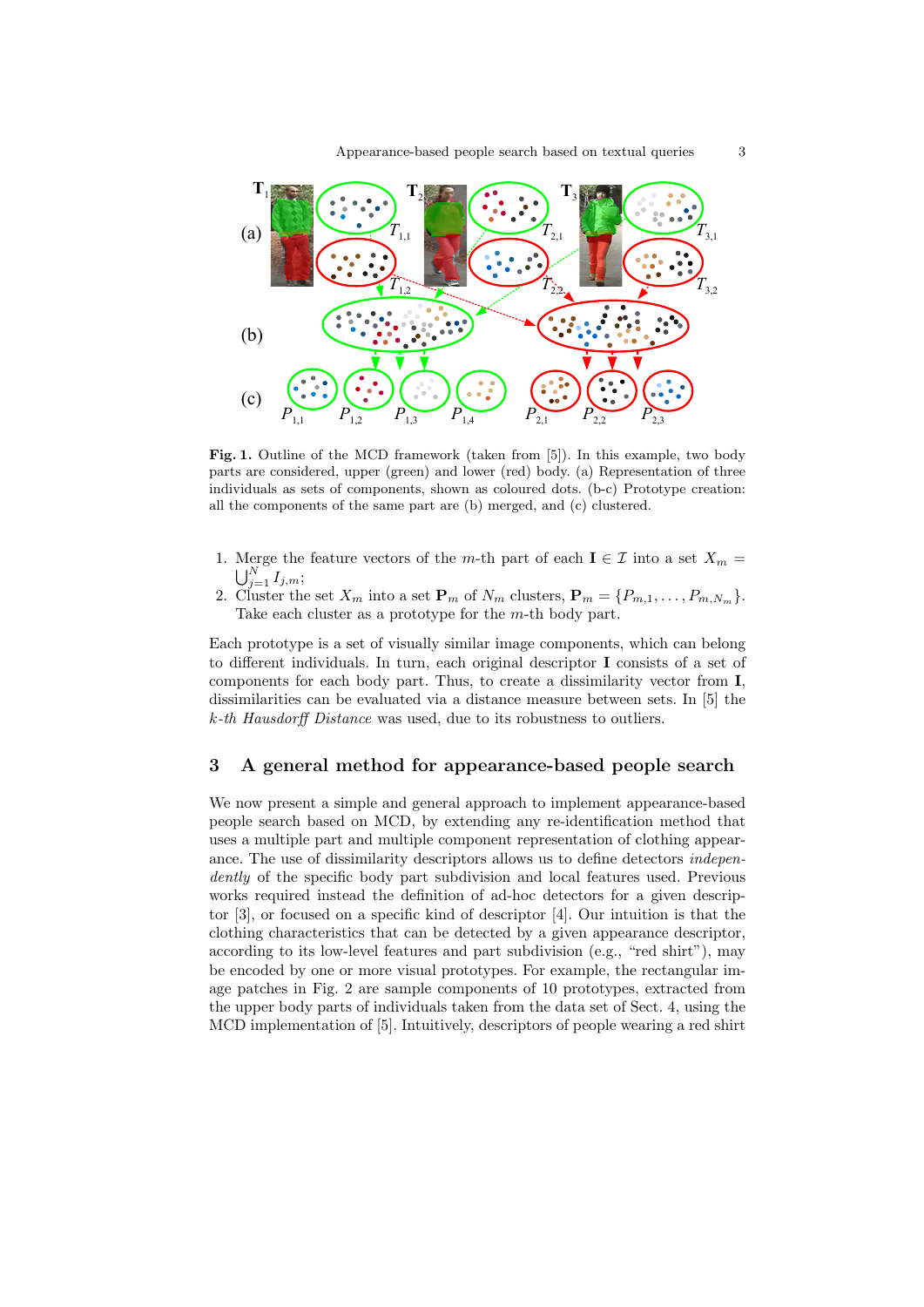4 Riccardo Satta, Giorgio Fumera and Fabio Roli



Fig. 2. Prototypes obtained from the upper body parts of a set of individuals.

should exhibit a high similarity to prototypes  $P_8$  and  $P_{10}$ , while a high similarity to  $P_3$  can be expected in the case of a white shirt.

Following the above intuition, a possible approach to perform appearancebased people search through an existing appearance descriptor, is to: (i) identify a set  $\mathcal{Q} = \{Q_1, Q_2, ...\}$  of clothing characteristics that can be detected by the given descriptor, named basic queries; (ii) construct a detector for each basic query  $\mathbf{Q}_i$ , using dissimilarity values as *features* of a supervised classification problem.

The basic queries that have to be identified in step (i) depend on the original descriptor. For instance, if it separates lower and upper body parts, and uses colour features, one basic query can be "red trousers/skirt". Step (ii) can be viewed as a supervised binary classification problem for each  $\mathbf{Q}_i$ , which consists of recognising the presence or absence of the corresponding visual characteristic, using as features the dissimilarity values between an image descriptor and the prototypes. The training set can be obtained from a gallery of images of individuals, labelled accordingly. The resulting classifier can then be used as the detector for the basic query  $\mathbf{Q}_i$ . Note that one may know in advance that some features (prototypes) do not carry any discriminant information for some  $\mathbf{Q}_i$ . For instance, this is the case of the prototypes of the lower body part, with respect to queries related to the upper body. Such features can thus be discarded before constructing the corresponding classifier. Finally, complex queries can be built by connecting basic ones through Boolean operators, e.g., "red shirt AND (blue trousers OR black trousers)". Given a set of images, those relevant to a complex query can simply be found by combining the subsets of images found by each basic detector, using the set operators corresponding to the Boolean ones. In the above example, this amounts to the union (OR) of the images retrieved by the "blue trousers" and "black trousers" basic queries, followed by the intersection (AND) with the images retrieved by the basic query "red shirt".

We point out that the above approach for building detectors is independent of the original appearance descriptor.

#### 4 Experimental evaluation

Implementation. We evaluated our people search approach using two different descriptors previously proposed for person re-identification. The first descriptor was proposed in [6]. It subdivides body into torso and legs, and represents each part with the HSV colour histograms of a bag of randomly extracted 80 image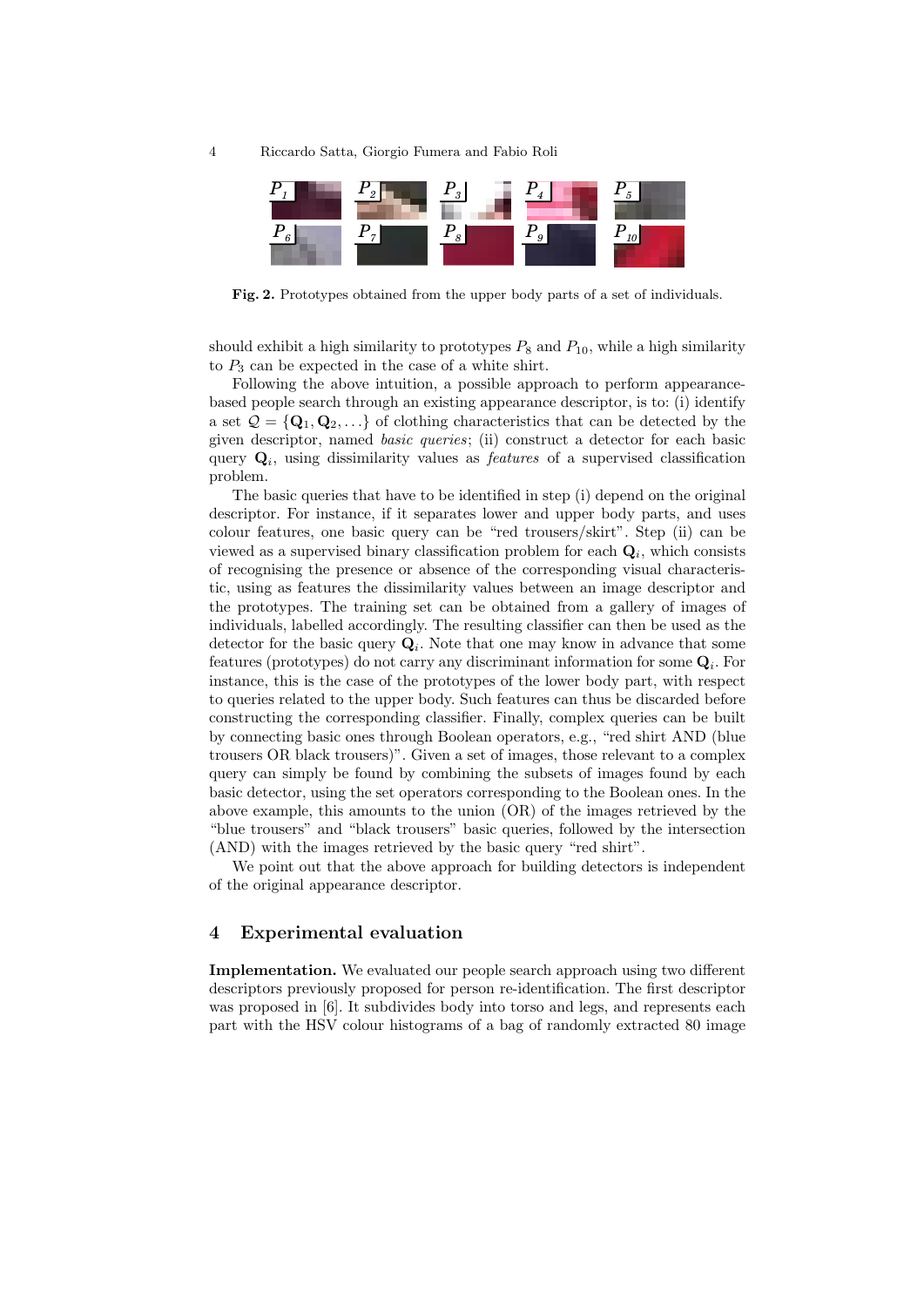patches. The second is the SDALF descriptor proposed in [8]. It uses the same part subdivision above, and represents each part with three local features: an HSV colour histogram, the "Maximally Stable Colour Regions", and the "Recurrent Highly Structured Patches" (RHSP). The first two features are related to the colour, while RHSP codifies the most recurrent repeated patterns. We also used a variation of the first descriptor: it uses a pictorial structure [9] to subdivide body into nine parts: arms and legs (upper and lower, left and right), and torso. The corresponding implementations of our people search method are denoted respectively as  $\text{MCD}_1$ ,  $\text{MCD}_2$  and  $\text{MCD}_3$ .

All the above descriptors enable queries related to clothing colour.  $\mathrm{MCD}_1$ and MCD<sup>2</sup> should permit queries related to upper or lower body, like "white upper body garment".  $MCD<sub>3</sub>$  should also enable more specific queries, like "short" sleeves", that may be distinguished by the presence of skin-like colour in lower arms. Finally, the RHSP feature used in  $MCD<sub>2</sub>$  should should enable queries related to textures, like "checked trousers".

Prototypes were obtained by the a two stage clustering scheme as in [5]. In MCD3, for each body part three different sets of prototypes were created, one for each kind of local features. In the experiments we considered different numbers of prototypes for each body part, ranging from  $5$  to 300. The  $k$ -th Hausdorff distance was used to compute dissimilarities, with  $k = 10$ .

Data Set. We used the VIPER data set [10]. It is made up of 1264 images of 632 pedestrians, of size  $48 \times 128$  pixels, that exhibit different lighting conditions and pose variations. We defined 14 basic queries related to the colour of the upper and lower body parts, and to the presence of short sleeves/trousers/skirts. They are reported in Table 1, where the corresponding number of relevant images is shown between brackets. We defined these basic queries by considering clothing characteristics that: 1) were detectable to the considered descriptors, and 2) were present in several VIPER images, to allow us to construct a training set of a certain size for building the corresponding descriptors. For constructing the training sets, we needed to manually tag images according to each basic query. We labelled a subset of 512 images, denoted in the following as *VIPER-Tagged*. These images, and the corresponding labels, are available at http://prag.diee. unica.it/pra/research/reidentification/dataset/viper\_tagged.

Experimental setup. We evaluated the retrieval performance of our approach on each basic query, for each considered descriptor, using the precisionrecall (P-R) curve. We first extracted the MCD visual prototypes from the whole VIPER-Tagged data set. Then, for each basic query we randomly subdivided VIPER-Tagged into a training and a testing sets of equal size, using stratified sampling, and trained a classifier on training images to implement a detector. An SVM classifier with linear kernel was used to this aim. The P-R curve was evaluated on testing images by varying the SVM decision threshold. This procedure was repeated ten times, and the resulting P-R curves were averaged.

We point out that in these experiments we considered an off-line application scenario. In this kind of scenario, the data set in which one want to search is usually entirely available (e.g., in forensic investigations, all the available data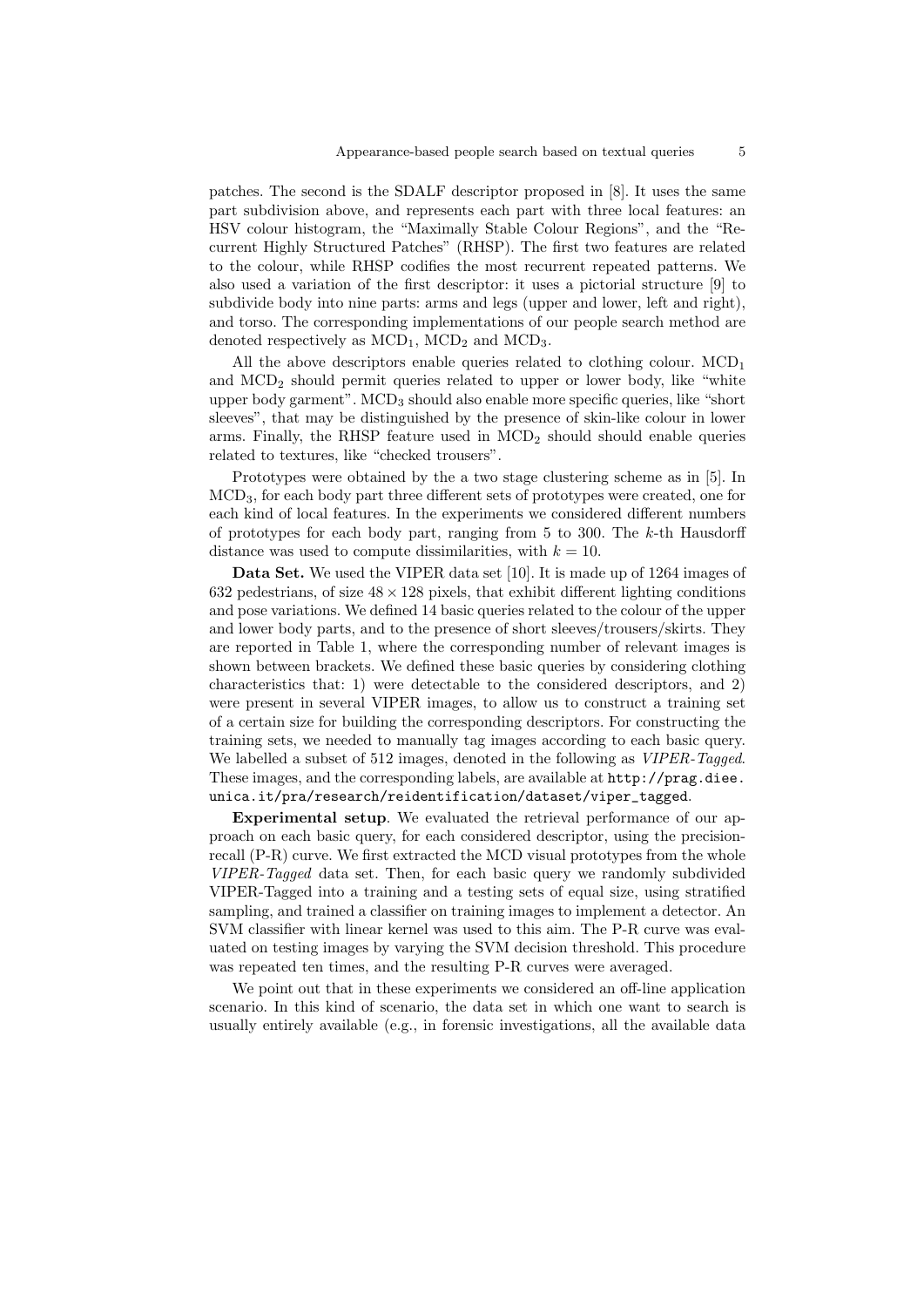#### 6 Riccardo Satta, Giorgio Fumera and Fabio Roli

| Class (cardinality)                    | $\rm MCD_1$ | $\rm MCD2$ | $\rm{MCD}_3$ |
|----------------------------------------|-------------|------------|--------------|
| red shirt $(51)$                       | 0.845       | 0.780      | 0.792        |
| blue/light blue shirt $(34)$           | 0.645       | 0.523      | 0.494        |
| pink shirt $(35)$                      | 0.534       | 0.578      | 0.461        |
| white/light gray shirt $(140)$         | 0.771       | 0.736      | 0.758        |
| black shirt $(156)$                    | 0.728       | 0.705      | 0.736        |
| orange shirt $(10)$                    | 0.689       | 0.580      | 0.463        |
| violet shirt $(18)$                    | 0.422       | 0.235      | 0.433        |
| green shirt $(34)$                     | 0.687       | 0.594      | 0.619        |
| short sleeves $(220)$                  | 0.631       | 0.608      | 0.643        |
| red trousers/skirt (16)                | 0.713       | 0.638      | 0.916        |
| black trousers/skirt $(12)$            | 0.683       | 0.607      | 0.711        |
| white/light gray trousers/skirt (81)   | 0.758       | 0.639      | 0.635        |
| blue/light blue trousers/skirt $(175)$ | 0.641       | 0.622      | 0.620        |
| short trousers/skirt $(82)$            | 0.416       | 0.393      | 0.557        |

Table 1. Average break-even point attained using the considered descriptors.

is usually provided to the investigators). In this case, one can conveniently use all the available images for prototype creation, which is an unsupervised procedure, and does not require any manual labelling. In other application scenarios (e.g., on-line), one should instead extract prototypes off-line from a design data set, and use them to compute the dissimilarity representations of newly seen pedestrians at operation phase. In principle, in this case the performance of the proposed method could be lower, if the design set is not representative of the data processed at operation phase. However, the experimental evidences reported in [5] suggest that if a design data set containing a wide range of different clothing characteristics is used for prototype creation, the prototypes should be representative enough for a different set of pedestrians (i.e., those seen at operation phase).

Results. The performance on each basic query is summarised in Table 1, in terms of the corresponding average break-even point (BEP), which is the point of the P-R curve whose precision equals recall. The best performance for each basic query is highlighted in bold. In Fig. 3 we report four representative examples of the average P-R curves. An example of the ten top-ranked images for two basic queries is also shown in Fig. 4.

Our method attained a rather good performance with all descriptors, for almost all basic queries. The best performance was attained on basic queries related to the colours red, white and black (see Table 1). The most likely reason is that such colours are well separated in the HSV space, which is used by all the considered descriptors. As pointed out in Sect. 3,  $\text{MCD}_3$  was likely to attain the best performance on basic queries related to the presence of skin on lower arms and legs, namely "short sleeves" and "short trousers/skirt" (see Fig. 3, bottom-left plot), due to its more refined body subdivision. Nevertheless, also  $MCD<sub>1</sub>$  and  $MCD<sub>2</sub>$  attained a good performance on these classes. The reason is that, although  $MCD_1$  and  $MCD_2$  can not distinguish between lower and upper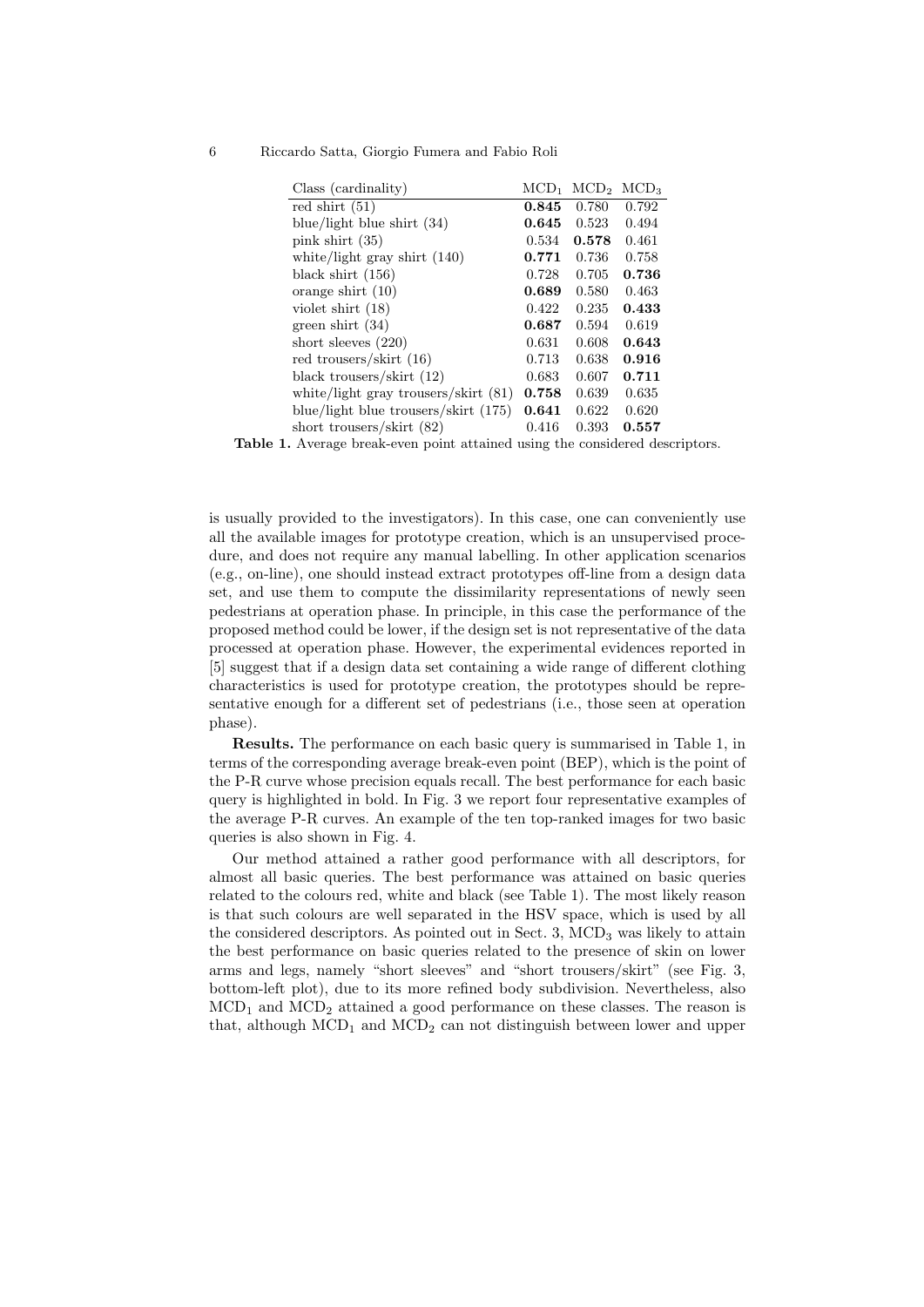

Fig. 3. Average P-R curves of 4 queries.

arms (legs), they are nevertheless able to detect skin-like colour in the whole arms or legs.

We finally evaluated how performance is affected by the number of prototypes  $N_m$  for each part m. We observed that the performance initially grows as  $N_m$ increases, then reaches a nearly stable value around  $N_m = 100$  (for MCD<sub>2</sub>,  $\text{MCD}_3$ ) or 200 (for  $\text{MCD}_1$ ), depending on the basic query. This behaviour can be easily explained: once the number of prototypes is enough so that most of the distinctive visual characteristics have been captured by different clusters, increasing the number of prototypes has mainly the effect of splitting some of the previous clusters into two or more similar ones. Consequently, no further information is embedded in the new prototypes. Note that the results reported in Table 1 and Fig. 3 were attained for  $N_m = 200$  (for MCD<sub>1</sub>) and  $N_m = 100$ (for  $\text{MCD}_2$  and  $\text{MCD}_3$ ).

# 5 Conclusions

We proposed a general approach to implement the task of searching images of individuals that match a given textual query related to clothing appearance, through the same kind of descriptors used in most existing person reidentification systems, where the query is an image of an individual of interest, instead. Our approach is based on turning such descriptors into dissimilaritybased ones, exploiting the framework of [5]. This allows one to add a very useful functionality (e.g., for forensic investigations), to a re-identification system. Our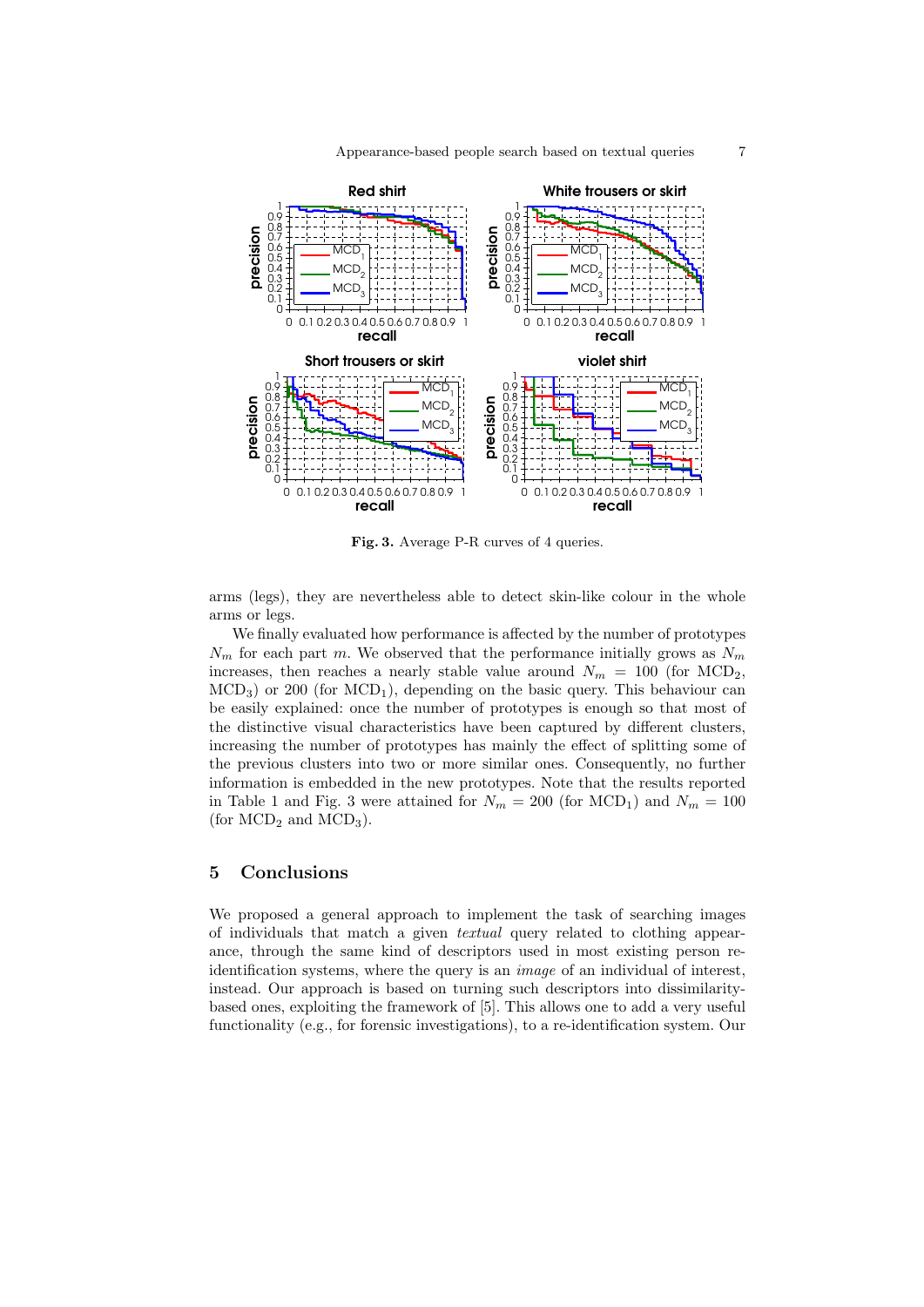

Fig. 4. The top ten images retrieved by MCD1, for the "red shirt" (top) and "short" sleeves" (bottom) queries, sorted from left to right for decreasing values of the relevance score provided by the detector (classifier). Note that only one non-relevant image is present, highlighted in red.

approach attained promising results on preliminary experiments with three different descriptors, on a benchmark data set. An interesting direction of further research is to extend our approach to deal with video sequences. To this aim, pedestrian detection and tracking functionalities that should be deployed as part of a person re-identification system, could be exploited. In this case, a bag of dissimilarity vectors coming from different frames would be available for each person, instead of a single one. A Multiple Instance Learning approach [11] could then be used to train the detectors.

## References

- 1. Doretto, G., Sebastian, T., Tu, P., Rittscher, J.: Appearance-based person reidentification in camera networks: problem overview and current approaches. Journal of Ambient Intelligence and Humanized Computing 2 (2011) 127–151
- 2. Wang, L., Tan, T., Ning, H., Hu, W.: Silhouette analysis-based gait recognition for human identification. IEEE Transactions on Pattern Anallisys and Machine Intelligence 25 (2003) 1505–1518
- 3. Vaquero, D., Feris, R., Tran, D., Brown, L., Hampapur, A., Turk, M.: Attributebased people search in surveillance environments. In: IEEE Workshop on Applications of Computer Vision (WACV'09). (2009)
- 4. Thornton, J., Baran-Gale, J., Butler, D., Chan, M., Zwahlen, H.: Person attribute search for large-area video surveillance. In: 2011 IEEE International Conference on Technologies for Homeland Security (HST). (2011) 55 –61
- 5. Satta, R., Fumera, G., Roli, F.: Fast person re-identification based on dissimilarity representations. Pattern Recognition Letters, Special Issue on Novel Pattern Recognition-Based Methods for Reidentification in Biometric Context (2012, in press)
- 6. Satta, R., Fumera, G., Roli, F., Cristani, M., Murino, V.: A multiple component matching framework for person re-identification. In: Proc. of the 16th Int. Conf. on Image Analysis and Processing (ICIAP). Volume 2. (2011) 140–149